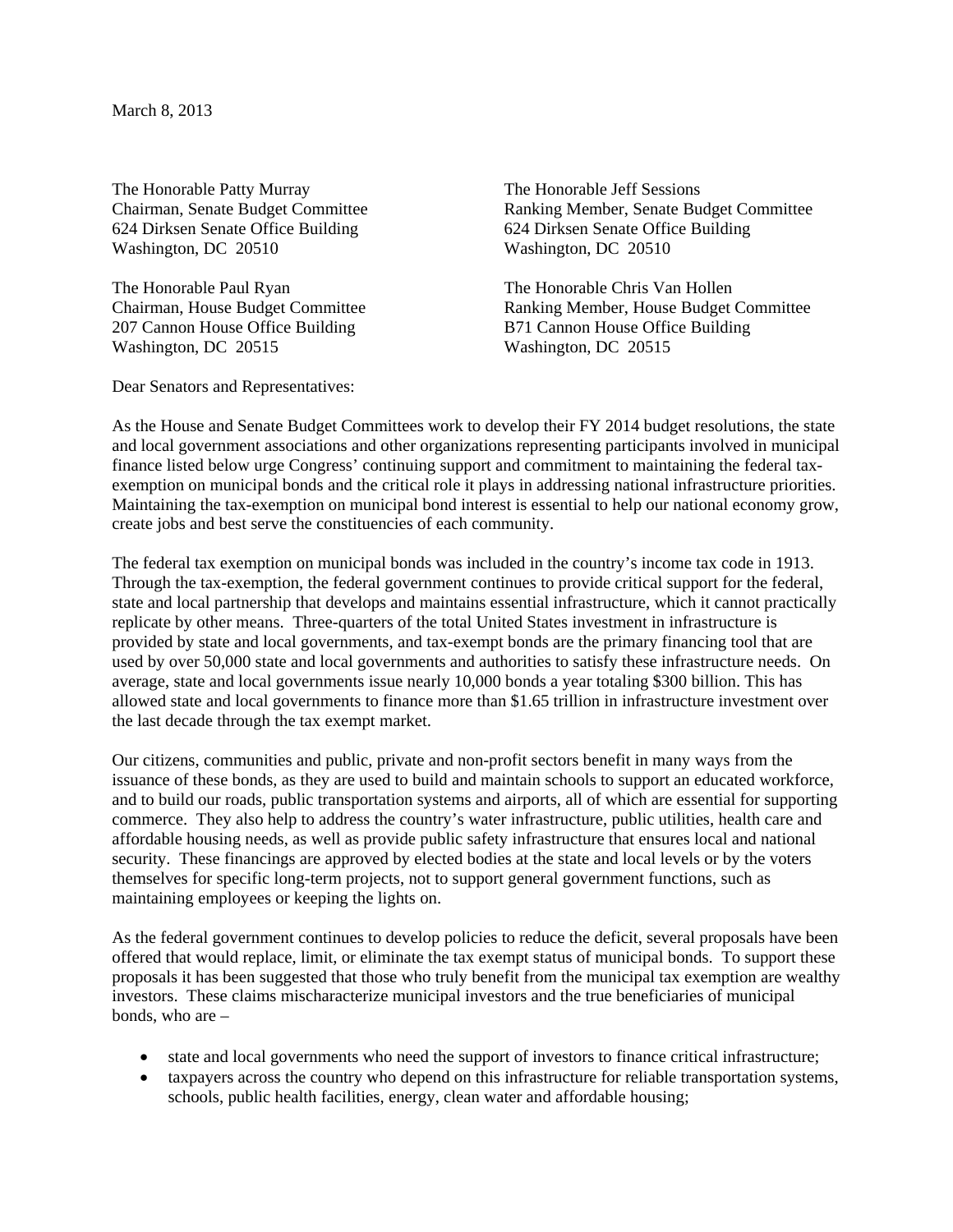- the federal government, who gets quite a bargain on their partnership with state and local government to provide the nation's infrastructure through the exemption; and
- investors who buy bonds for many reasons, including the safe nature of these financial products.

With regard to the identity of municipal investors, 2010 IRS data indicates that 57 percent of tax exempt income is reported by earners over the age of 65. These are individuals who are largely on fixed incomes, expecting the secure return on investment that municipal bonds provide. Municipal bonds are the second safest investment, aside from U.S. Treasuries, with state and local governments having nearly a zero default rate. 2010 IRS data also indicates that 52 percent of all bond interest paid to individuals went to those with incomes of less than \$250,000. Finally, it is worth noting that 72.4 percent of the total outstanding muni debt is held by individual investors, either directly or through mutual funds and money market funds (Source - 2010 Thomson Reuters). These are people who want to support the long-term infrastructure needs of their communities through a direct investment that cannot be replaced by any source, including the federal, state or local governments.

Proposals to reduce or repeal the tax exemption would have severely detrimental impacts on national infrastructure development and the municipal market, raising costs for state and local borrowers and creating uncertainty for investors. For example, it is estimated that if the proposal to cap the exemption on municipal bonds at 28 percent had been in place over the last 10 years it would have cost state and local governments an additional \$173 billion in interest costs. Total repeal of the exemption over that time would have cost state and local governments over \$495 billion in additional interest costs. Given the severe budget constraints that state and local governments have faced since the national financial crisis of 2008, it is very likely that many of the infrastructure projects funded through tax exempt bonds would not have been possible.

Proposals to cap or repeal the exemption would also have introduced uncertainty into the municipal market, causing investors to fear additional federal intervention in the market where none has existed for the past 100 years. Ultimately these investor concerns translate into demands of higher yields from and increased costs to state and local governments. If these entities are unable to satisfy investor yield demands, then either needed infrastructure projects will not move forward or the costs of these projects will be passed on directly to state and local tax and rate payers. Meanwhile other proposals to replace tax exempt bonds with tax credit or direct subsidy bonds have also gained some attention, but it is important to note that these proposals would also create uncertainty and instability in the market, and more importantly, the costs of issuance for a majority of governments, especially smaller governments, would rise should such proposals be enacted. These costs would then be passed along to taxpayers.

The municipal tax exemption has a long history of success, having been maintained through two world wars and the Great Depression, as well as the recent Great Recession, and it continues to finance the majority of our nation's infrastructure needs for state and local governments of all sizes when no other source exists to do so. We cannot afford to abandon the great success of this important instrument now.

Sincerely,

International City/County Management Association National Association of Counties National League of Cities Government Finance Officers Association National Association of State Auditors, Comptrollers and Treasurers National Association of State Treasurers American Public Gas Association